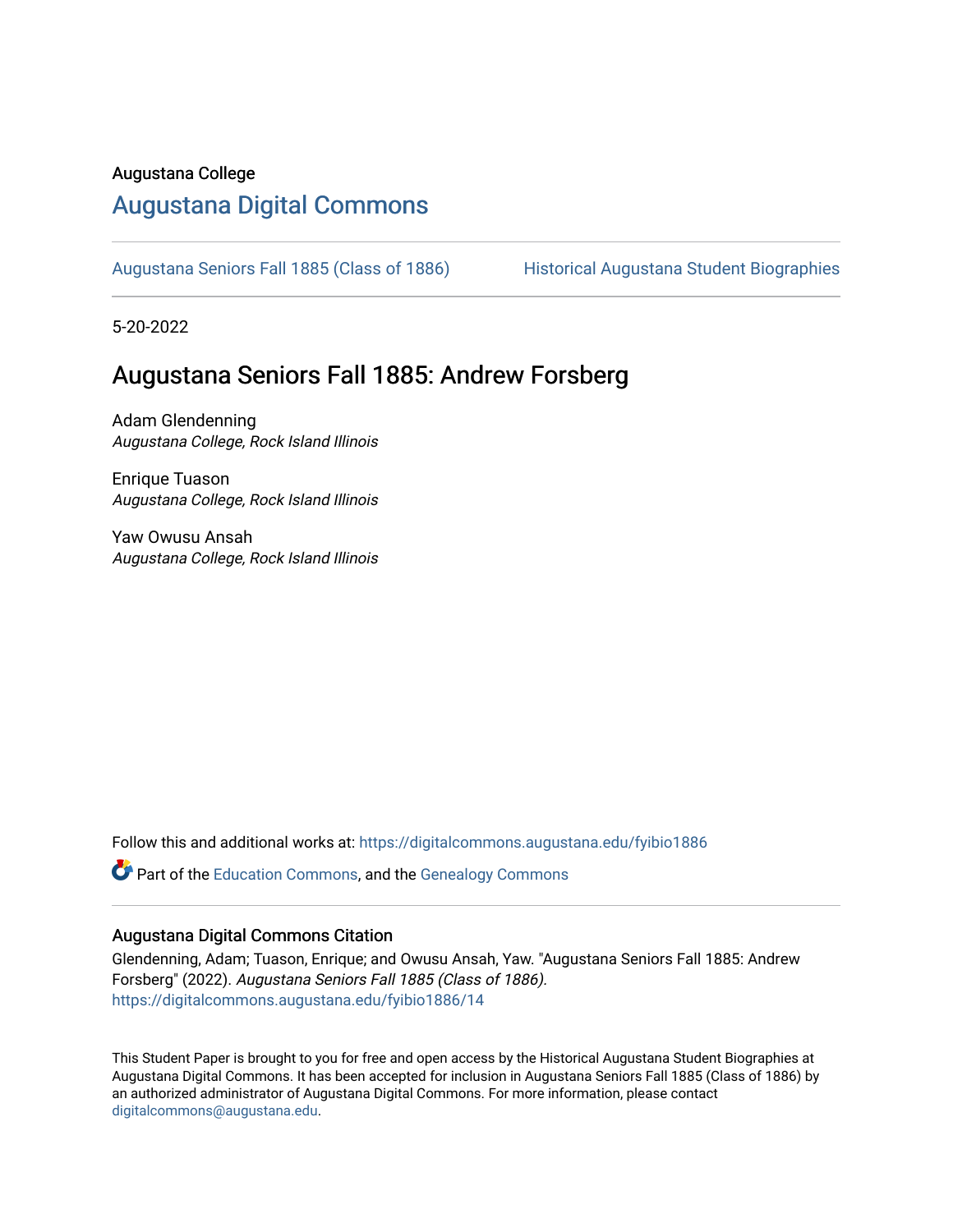# **Augustana Seniors Fall 1885: Andrew Forsberg**

Enrique Tuason Adam Glendenning Yaw Owusu Ansah

**20 May 2022**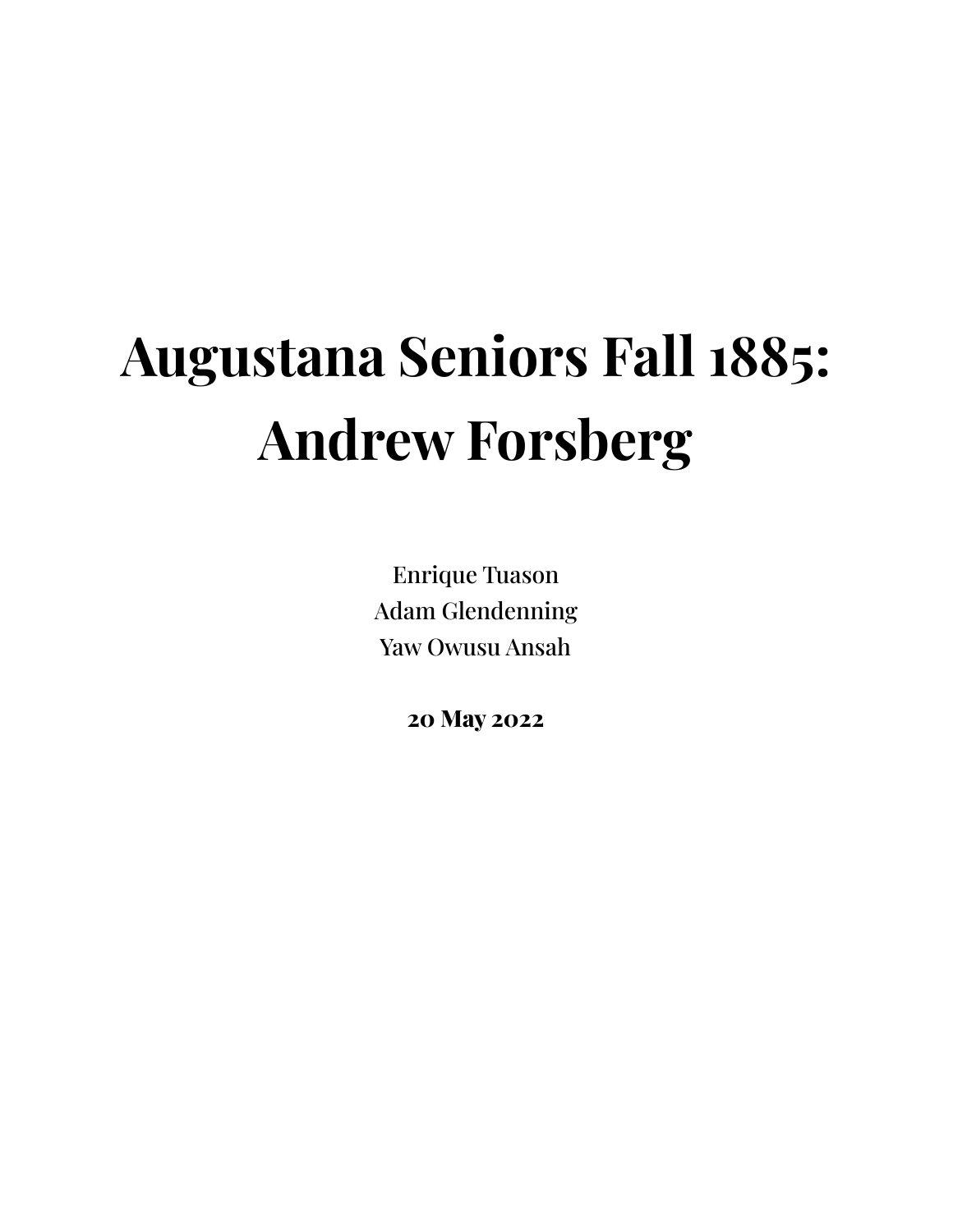### **Andrew Forsberg**

Andrew Forsberg was born 27 July 1864 in Gagnef, Gagnef Municipality, Dalarna County, Sweden.<sup>1</sup> Andrew's original Swedish name was Anders Forsberg.<sup>2</sup> Andrew is the son of Johan Andersson Forsberg and Anna Olsdotter.<sup>3</sup> Andrew is also the brother of Jan Forsberg.<sup>4</sup>

Andrew and his family left Sweden for the United States on 5 March 1869 from Kopparberg, Dalarna County, Sweden.<sup>5</sup> When Andrew and his family arrived in the United States, they settled in Cambridge, Isanti County, Minnesota <sup>6</sup> Andrew's parents, Jan Andersson Forsberg and Anna Olsdotter, then became farmers.<sup>7</sup>

Andrew enrolled in Augustana College and Theological Seminary in Rock Island, Rock Island County, Illinois (despite not finding his registration information) on 7 June 1882.<sup>8</sup> As some of Andrew's exams were over languages like Latin, English, and Swedish, it is likely that he was proficient in those languages.<sup>9</sup> During his senior year, Andrew was voted treasurer of the Handel-Oratorio Society, holding this position for three years, even after graduating, until 1889.<sup>10</sup> Andrew ended up graduating with an AB average in the spring of 1886 as a major in Classical Literature.<sup>11</sup> Andrew took pictures with his graduating class and from the pictures, it is most likely that he wore glasses for a good portion of his life.<sup>12</sup>

<sup>7</sup> "Gagnef (W) AI:30 (1868-1877)", *ArkivDigital,* image:192 / page:188. 2022

<sup>&</sup>lt;sup>1</sup> Senior Class Record, 1885-1886, Box 15, MSS 241 Augustana College Office of the Registrar Records, Special Collections, Rock Island, Illinois.

<sup>2</sup> Senior Class Record,1885-1886, Box 15, MSS 241, Augustana College Office of the Registrar Records.

<sup>3</sup> "Gagnef (W) AI:30 (1868-1877)", database of Images, *ArkivDigital*, (http://www.arkivdigital.net : accessed 16 March 2022), image 192 / page 188. Swenson Swedish Immigration Research Center, Augustana College, Rock Island, Illinois, USA.

<sup>4</sup> "Gagnef (W) AI:30 (1868-1877)", *ArkivDigital,* image:192 / page:188. 2022

<sup>5</sup> "Gagnef (W) AI:30 (1868-1877)", *ArkivDigital,* image:192 / page:188. 2022

<sup>6</sup> Augustana College Catalog 1884–1885, p. 12–13, volume bound in Augustana College Catalog 1871–1891, Aug. Inst., LD 271, A6651, C3, 1871–1891; Augustana College, Special Collections, Rock Island, Illinois.

<sup>&</sup>lt;sup>8</sup> Senior Class Record, 1885-1886, Box 15, MSS 241, Augustana College Office of the Registrar Records.

<sup>9</sup> Class of 1886 Exams, MSS 240, Box 17, Folder 6 & 7, Box 18, Folder 1; Augustana College, Special Collections, Rock Island, Illinois.

<sup>&</sup>lt;sup>10</sup> Handel-Oratorio Society, MSS 231, Box 1, Folder 1; Augustana College, Special Collections, Rock Island, Illinois.

<sup>11</sup> Commencement Program, 1886, Folder 1 1868-1899, Box 1 Commencement Programs 1868-1936, MSS 248, Augustana College Office of the President Records, Special Collections, Augustana College, Rock Island, Illinois.

 $12$  Picture of the Class of 1886, C-D00015; Augustana College, Special Collections, Rock Island, Illinois.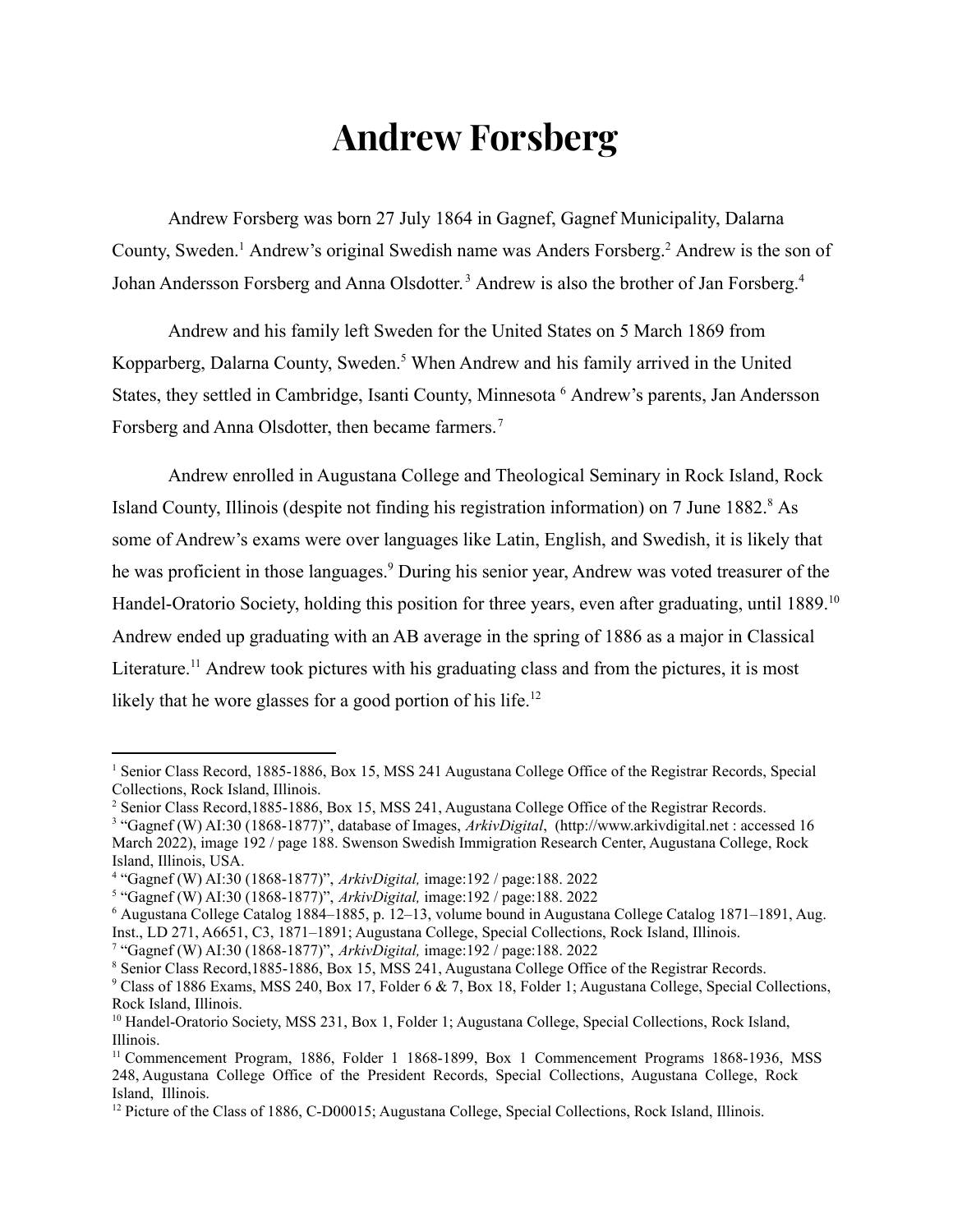After graduating from Augustana, Andrew attended Ann Harbor College in Michigan. <sup>13</sup> Andrew later married Anna Matilda Anderson in Iron Mountain, Menominee County, Michigan, United States on 10 August 1888.<sup>14</sup> Andrew and Anna then had a son named John Harold Forsberg on 6 July 1889 in Republic, Marquette County, Michigan.<sup>15</sup> Andrew and Anna also had a daughter named May Anna Forsberg on 14 May 1892 in Republic, Marquette County, Michigan.<sup>16</sup>

Later on, Andrew moved to Minneapolis, Hennepin County, Minnesota and became a well-known resident.<sup>17</sup> Andrew then moved to Douglas Island, Juneau County, Alaska in 1898 where he became a chief engineer for the Treadwell Gold Mining Company.<sup>18</sup> Despite not attending Augustana's Theological Seminary, <sup>19</sup> Andrew held yearly sermons every Christmas and was also the first person to give a Swedish sermon in Alaska on 25 December 1899.<sup>20</sup>

Andrew Forsberg died on 12 January  $1902<sup>21</sup>$  due to a mining accident in a chute of the Mexican Mine of the Treadwell Gold Mining Company in Douglas City, Juneau County, Alaska.<sup>22</sup> Andrew was buried on 15 January 1902 in the Douglas Cemetery, located in Douglas

<sup>14</sup> "Michigan, County Marriages, 1820-1940," database with images, FamilySearch

<sup>15</sup> "Michigan Births, 1867-1902," database with images, FamilySearch (https://familysearch.org/ark:/61903/3:1:939V-JBQB-G?cc=1810350&wc=Q868-N2S%3A150748201%2C1507738  $01$  : 29 November 2018), Menominee > Marriages, 1887-1906, v. C > image 18 of 363; various archives, Michigan.

<sup>13</sup> "Died.", *Douglas Island News* [Volume 4, Number 9] (Douglas City, Alaska), 15 January 1902, image 3, article in lower right; *Chronicling America: Historic American Newspapers* (chroniclingamerica.loc.gov), Library of Congress; Alaska State Library Historical Collections; Article on death of Andrew Forsberg.

<sup>(</sup>https://familysearch.org/ark:/61903/1:1:NQ8L-C9K : 20 February 2021), John Forsberg, 06 Jul 1889; citing item 2 p 282 rn 544, Republic, Marquette, Michigan, Department of Vital Records, Lansing; FHL microfilm 2,321,100. Birth of John Harold Forsberg.

<sup>&</sup>lt;sup>16</sup> "Michigan Births, 1867-1902," database with images, FamilySearch

<sup>(</sup>https://familysearch.org/ark:/61903/1:1:NQNH-L9N : 20 February 2021), May Anna Forsberg, 14 May 1892; citing item 1 p 231 rn 96, Republic Twp., Marquette, Michigan, Department of Vital Records, Lansing; FHL microfilm 2,322,378. Birth of May Anna Forsberg.

<sup>17</sup> "KILLED IN A MINE.", *The Minneapolis Journal* (Minneapolis, Minnesota), 6 February 1902, page 7, image 8, article in lower right; *Chronicling America: Historic American Newspapers* (chroniclingamerica.loc.gov), Library of Congress; Minnesota Historical Society; Article on death of Andrew Forsberg.

<sup>18</sup> "KILLED IN A MINE.", *The Minneapolis Journal*, 6 February 1902.

<sup>&</sup>lt;sup>19</sup> Senior Class Record, 1885-1886, Box 15, MSS 241, Augustana College Office of the Registrar Records.

<sup>20</sup> "KILLED IN A MINE.", *The Minneapolis Journal*, 6 February 1902.

<sup>21</sup> "City Chat.", *Rock Island Argus* [Volume 11, Number 102] (Rock Island, Illinois), 17 February 1902, page 8, image 8, article in upper left; *Chronicling America: Historic American Newspapers* (chroniclingamerica.loc.gov), Library of Congress; University of Illinois at Urbana-Champaign Library; Article on city happenings.

<sup>22</sup> "KILLED IN A MINE.", *The Minneapolis Journal*, 6 February 1902.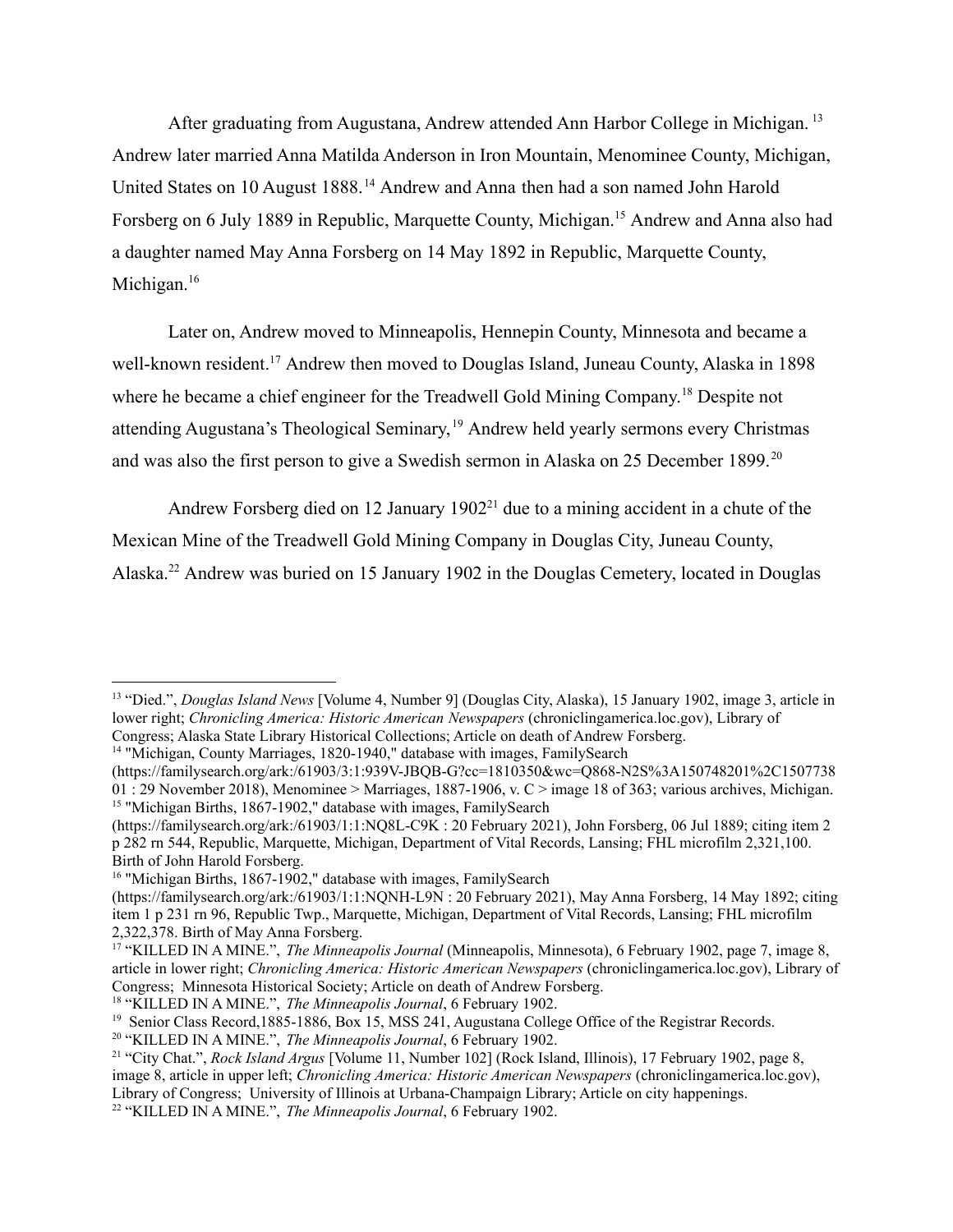City, Juneau County, Alaska.<sup>23</sup> After Andrew's passing, Andrew and Anna's third child, Esther Andrea Helena Forsberg, was born in the United States in 1902.<sup>24</sup>

<sup>23</sup> "Died.", *Douglas Island News*, 15 January 1902.

<sup>&</sup>lt;sup>24</sup> "BillionGraves Index," database, FamilySearch (https://familysearch.org/ark:/61903/1:1:QVMZ-PMPQ : 24 June 2015), Esther A. Forsberg, died 1958; citing BillionGraves (http://www.billiongraves.com : 2012), Burial at Cherry Grove Cemetery, Gaston, Washington, Oregon, United States. Grave of Esther Andrea Helena Forsberg.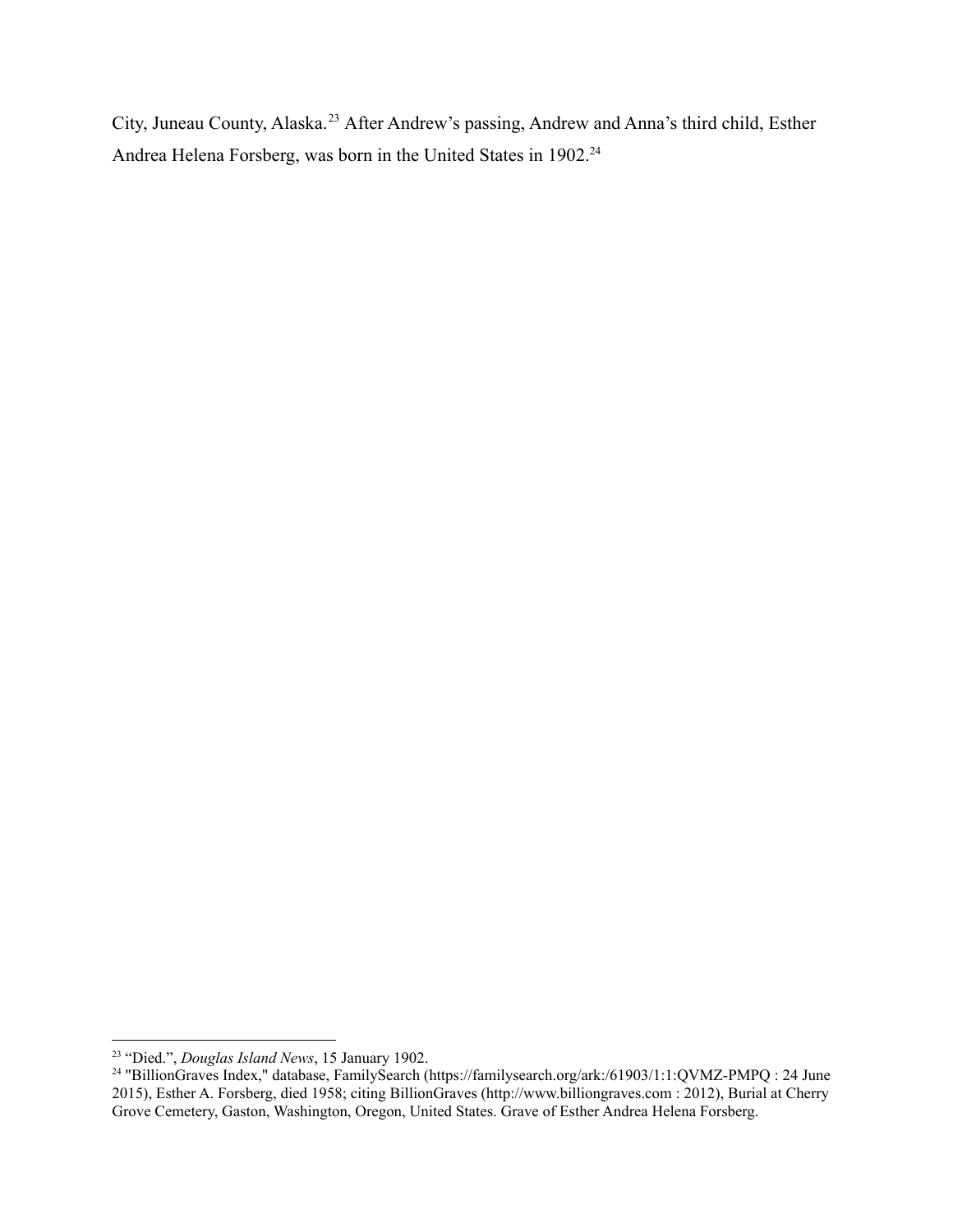# **Ancestors of Andrew Forsberg**

#### *Generation 1*

**1. Andrew Forsberg.** For more information about Andrew, see biography in the main part.

#### *Generation 2*

- **2. Johan "Jan" Andersson Forsberg.** Johan is the son of **Anders Mattson** and **Stina Ersdotter.** Johan was born 22 October 1827, was born at the Grangärde Parish, Sweden.<sup>25</sup> Johan was baptized on 26 October 1827.<sup>26</sup> Johan married **Kerstin** Andersdotter on 23 May 1863.<sup>27</sup>
- **3. Anna Olsdotter.** Anna was born 23 September 1833 at the Gagnef Parish, Sweden.<sup>28</sup> Jan **Andersson Forsberg** and **Anna Olsdotter** had 2 children**.** 29
	- **a. Andrew.** For more information about Andrew, see biography in the main part.
	- **b. Jan.** Jan was born 22 June 1867.<sup>30</sup>

#### *Generation 3*

**4. Anders Matsson.** Anders was born 18 January 1791.<sup>31</sup> He worked in a mine.<sup>32</sup>

<sup>25</sup> "Gagnef (W) AI:30 (1868-1877)", *ArkivDigital,* image:192 / page:188. 2022

<sup>26</sup> "Gagnef (W) AI:30 (1868-1877)", *ArkivDigital,* image:192 / page:188. 2022

<sup>27</sup> "Gagnef (W) AI:30 (1868-1877)", *ArkivDigital,* image:192 / page:188. 2022

<sup>28</sup> "Gagnef (W) AI:30 (1868-1877)", *ArkivDigital,* image:192 / page:188. 2022

<sup>29</sup> "Gagnef (W) AI:30 (1868-1877)", *ArkivDigital,* image:192 / page:188. 2022

<sup>30</sup> "Gagnef (W) AI:30 (1868-1877)", *ArkivDigital,* image:192 / page:188. 2022

<sup>31</sup> "Gagnef (W) AI:30 (1868-1877)", *ArkivDigital,* image:192 / page:188. 2022

<sup>32</sup> "Grangärde (W) AI:14b (1822-1829)", database of Images, *ArkivDigital*, (http://www.arkivdigital.net : accessed 16 March 2022) image 171 / page 150. Swenson Swedish Immigration Research Center, Augustana College, Rock Island, Illinois, USA.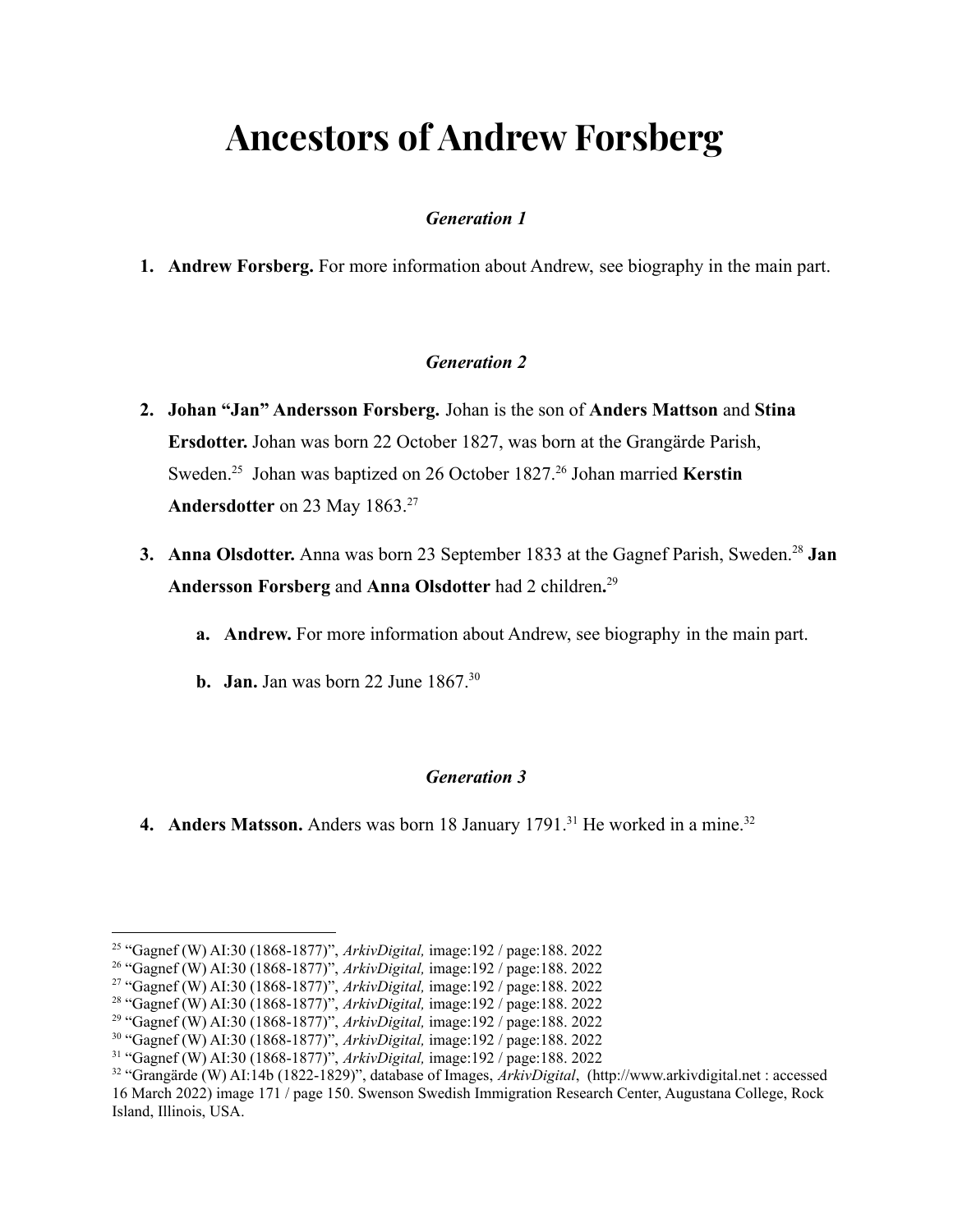- **5. Stina Ersdotter.** Stina was born on 14 April 1801.<sup>33</sup> **Anders Matsson** and **Stina Ersdotter** had 2 children.<sup>34</sup>
	- **a. Johan.** Johan was born 22 October 1827.<sup>35</sup>
	- **b. Eric.** Eric was born 18 August 1825.<sup>36</sup>

<sup>33</sup> "Grangärde (W) C:8 (1826-1842)", database of Images, *ArkivDigital*, (http://www.arkivdigital.net : accessed 16 March 2022) image 250. Swenson Swedish Immigration Research Center, Augustana College, Rock Island, Illinois, USA.

<sup>34</sup> "Grangärde (W) C:8 (1826-1842)", *ArkivDigital,* image:250. 2022

<sup>35</sup> "Grangärde (W) C:8 (1826-1842)", *ArkivDigital.* image:250. 2022

<sup>36</sup> "Grangärde (W) C:8 (1826-1842)", *ArkivDigital.* image:250. 2022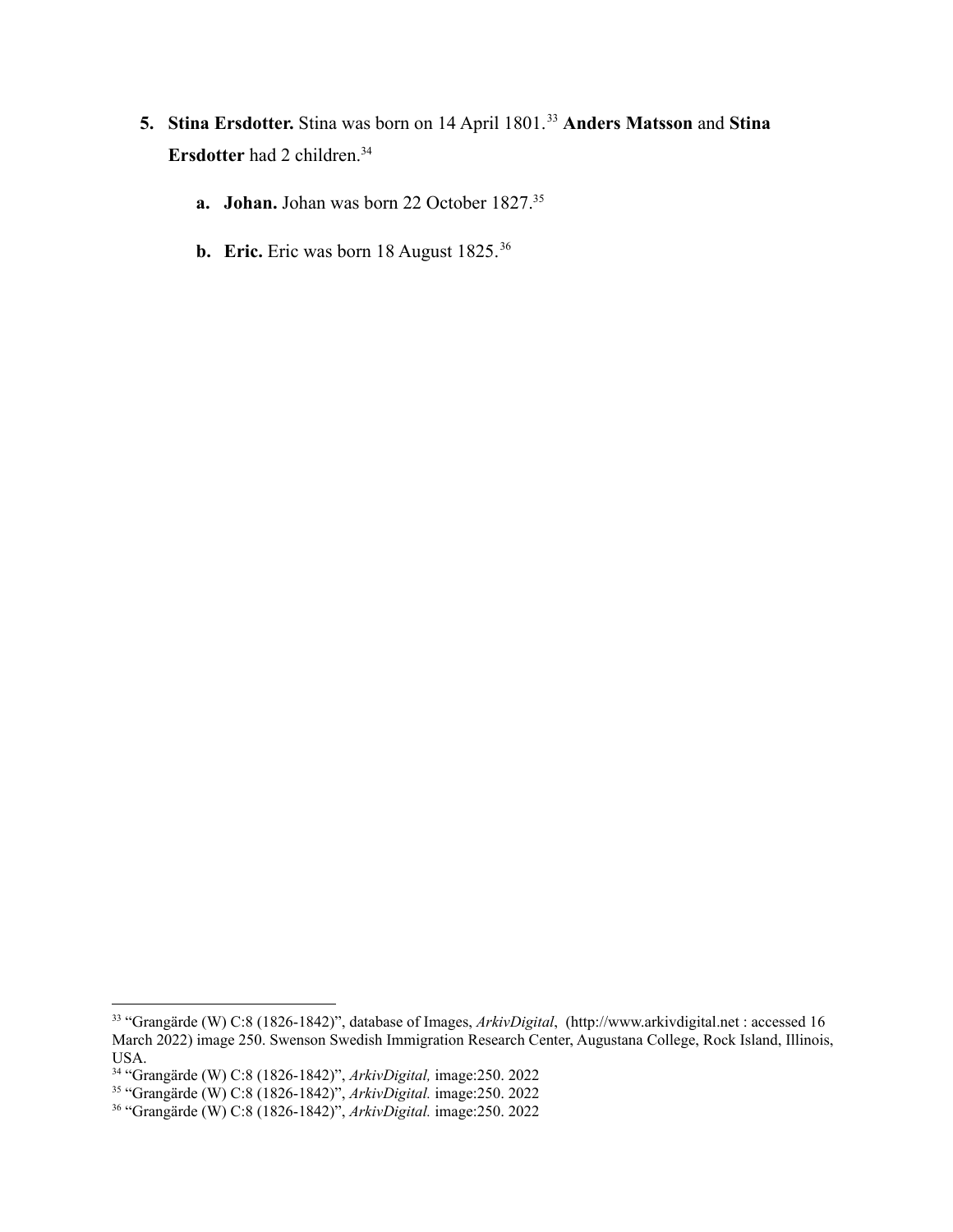# **Descendants of Andrew Forsberg**

#### *Generation 1*

**1. Andrew Forsberg.** Andrew Forsberg married Anna Matilda Anderson.<sup>37</sup> For more information about Andrew and Anna, see biography in the main part.

Andrew and Anna had 3 children<sup>38</sup>

**+2. i. Esther Andrea Helena Forsberg.** Esther Andrea Helena Forsberg was born in 1902.**<sup>39</sup>**

**3. ii. May Anna Forsberg.** May Anna Forsberg was born in 1892.<sup>40</sup> May died in 1954.<sup>41</sup>

**+4. iii. John Harold Forsberg.** John Harold Forsberg was born 6 July 1889 in Michigan, United States.<sup>42</sup>

<sup>&</sup>lt;sup>37</sup> "Michigan, County Marriages, 1820-1940," database with images, FamilySearch. Menominee > Marriages, 1887-1906, v.  $C >$  image 18 of 363; various archives, Michigan.

<sup>39</sup> "BillionGraves Index," database, FamilySearch. Esther A. Forsberg, died 1958; citing BillionGraves <sup>38</sup> "Michigan Births, 1867-1902," database with images, FamilySearch. 14 May 1892; citing item 1 p 231 rn 96, Republic Twp., Marquette, Michigan, Department of Vital Records, Lansing; FHL microfilm 2,322,378.

<sup>(</sup>http://www.billiongraves.com : 2012)

<sup>40</sup> "Michigan Births, 1867-1902," database with images, FamilySearch. 14 May 1892; citing item 1 p 231 rn 96, Republic Twp., Marquette, Michigan, Department of Vital Records, Lansing; FHL microfilm 2,322,378.

<sup>&</sup>lt;sup>41</sup> Find a Grave, database and images (https://www.findagrave.com/memorial/35246122/may-anna-forsberg : accessed 25 April 2022), memorial page for May Anna Forsberg (1892–1954), Find a Grave Memorial ID 35246122, citing Cherry Grove Cemetery, Cherry Grove, Washington County, Oregon, USA ; Maintained by Jim P (contributor 47103099) .

<sup>&</sup>lt;sup>42</sup>"Find A Grave Index," database, FamilySearch (https://www.familysearch.org/ark:/61903/1:1:QVK4-4GG9: 30 May 2020), John Harold Forsberg, 1957; Burial, , ; citing record ID , Find a Grave, http://www.findagrave.com.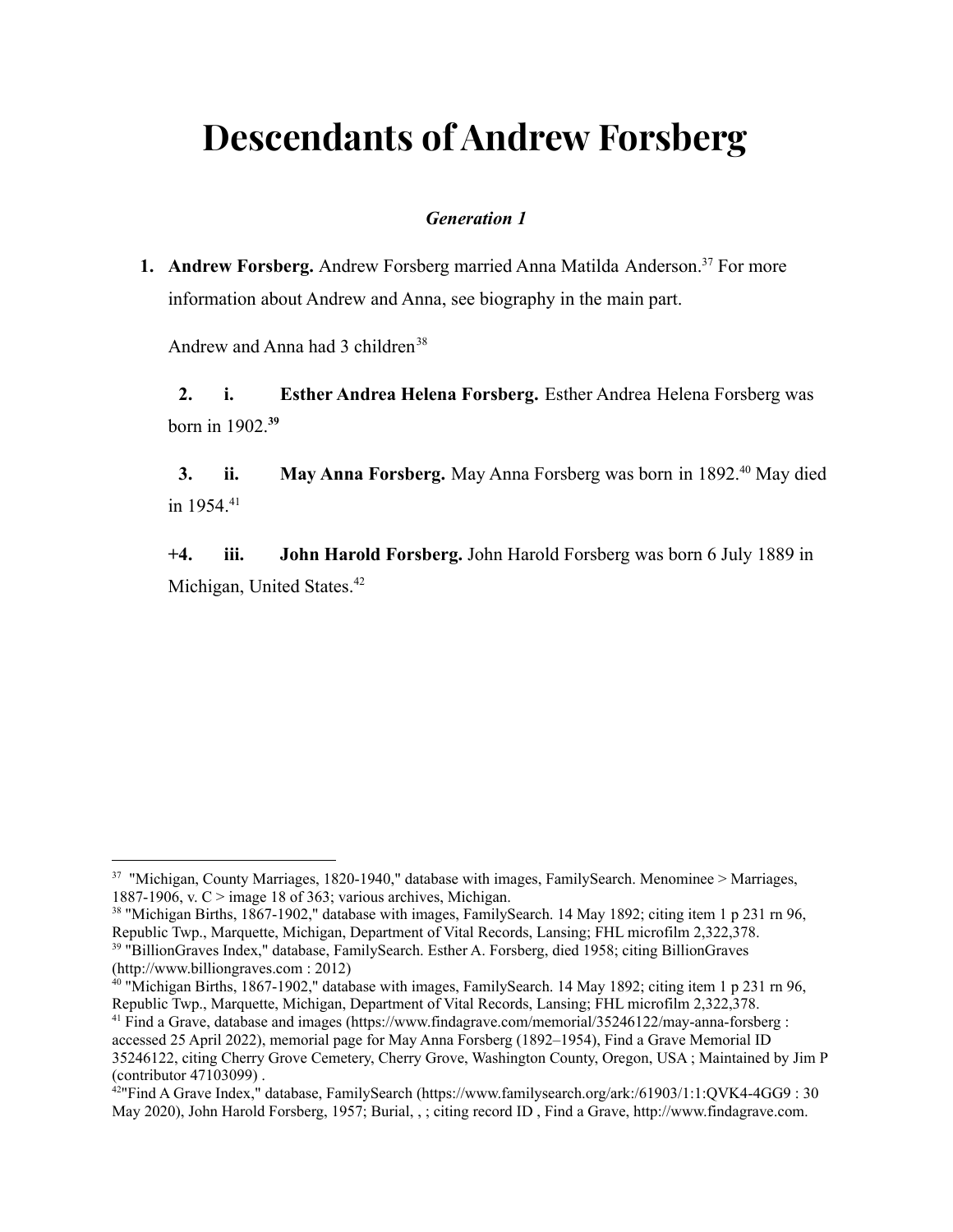#### *Generation 2*

**4. John Harold Forsberg.** John Harold Forsberg was born 6 July 1889 in Michigan, United States.<sup>43</sup> John married Ruth Catherine Karlson.<sup>44</sup> John served in the Army during W.W.I.<sup>45</sup> John died 11 September 1957 in East Windsor, Hartford, Connecticut, United States.<sup>46</sup>

John and Katherine had 3 children.<sup>47</sup>

**5. i. Phillip Forsberg.** Phillip Forsberg was born in 1930 and died in 1930.<sup>48</sup>

**+6. ii. John Kendall Forsberg.** John Kendall Forsberg was born on 24 May 1928.<sup>49</sup>

**7. iii. Living Forsberg.** Living Forsberg was born around 1931.<sup>50</sup>

<sup>44</sup> "United States Census, 1940," database with images, FamilySearch <sup>43</sup>"Find A Grave Index," database, FamilySearch (https://www.familysearch.org/ark:/61903/1:1:QVK4-4GG9 : 30 May 2020), John Harold Forsberg, 1957; Burial, , ; citing record ID , Find a Grave, http://www.findagrave.com.

<sup>(</sup>https://familysearch.org/ark:/61903/3:1:3QS7-89M1-MQ62?cc=2000219&wc=QZXY-Q2Z%3A794389501%2C80 1711301%2C801715701%2C801715702 : accessed 20 April 2022), Washington > Wahkiakum > Deep River Election Precinct > 35-5 Deep River Election Precinct > image 6 of 9; citing Sixteenth Census of the United States, 1940, NARA digital publication T627. Records of the Bureau of the Census, 1790 - 2007, RG 29. Washington, D.C.: National Archives and Records Administration, 2012.

<sup>47</sup> "United States Census, 1940," database with images, FamilySearch Washington > Wahkiakum > Deep River Election Precinct > 35-5 Deep River Election Precinct > image 6 of 9; citing Sixteenth Census of the United States, 1940, NARA digital publication T627. Records of the Bureau of the Census, 1790 - 2007, RG 29. Washington, D.C.: National Archives and Records Administration, 2012. <sup>46</sup> "Find A Grave Index," database, FamilySearch (https://www.familysearch.org/ark:/61903/1:1:QVK4-4GG9 : 30 May 2020), John Harold Forsberg, 1957; Burial, , ; citing record ID , Find a Grave, http://www.findagrave.com. <sup>45</sup>"Find A Grave Index," database, FamilySearch (https://www.familysearch.org/ark:/61903/1:1:QVK4-4GG9 : 30 May 2020), John Harold Forsberg, 1957; Burial, , ; citing record ID , Find a Grave, http://www.findagrave.com.

<sup>48</sup> Find a Grave, database and images (https://www.findagrave.com/memorial/35246014/philip-a-forsberg : accessed 25 April 2022), memorial page for Philip A. Forsberg (1930–1930), Find a Grave Memorial ID 35246014, citing Cherry Grove Cemetery, Cherry Grove, Washington County, Oregon, USA ; Maintained by Jim P (contributor 47103099) .

<sup>49</sup> "United States Census, 1940," database with images, FamilySearch Washington > Wahkiakum > Deep River Election Precinct > 35-5 Deep River Election Precinct > image 6 of 9; citing Sixteenth Census of the United States, 1940, NARA digital publication T627. Records of the Bureau of the Census, 1790 - 2007, RG 29. Washington, D.C.: National Archives and Records Administration, 2012.

<sup>50</sup> "United States Census, 1940," database with images, FamilySearch Washington > Wahkiakum > Deep River Election Precinct > 35-5 Deep River Election Precinct > image 6 of 9; citing Sixteenth Census of the United States, 1940, NARA digital publication T627. Records of the Bureau of the Census, 1790 - 2007, RG 29. Washington, D.C.: National Archives and Records Administration, 2012.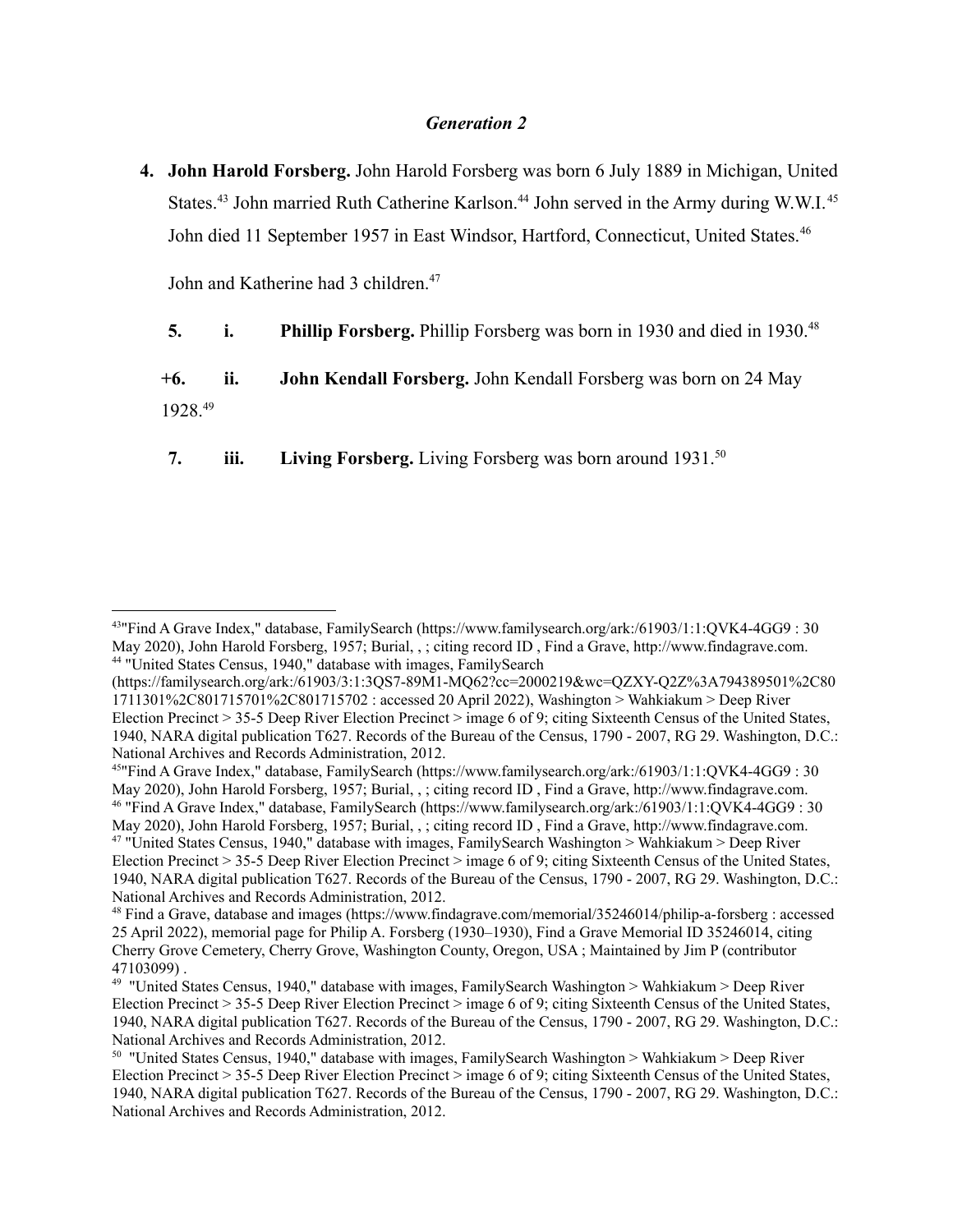#### *Generation 3*

- **6. John Kendall Forsberg.** John Kendall Forsberg was born on 24 May 1928 in Portland, Multnomah, Oregon.<sup>51</sup> John married Eleanor Lucille Shearer and had children<sup>52</sup>. John served his country as a member of the National Guard<sup>53</sup>. He died on 16 July 1988 in Portland, Multnomah, Oregon<sup>54</sup>. John is buried at Hillside Cemetery, Forest Grove, Washington, Oregon<sup>55</sup>. John and Eleanor had 3 children<sup>56</sup>.
	- **7. Living Forsberg<sup>57</sup>**

**8. Living Forsberg<sup>58</sup>**

**9. Living Forsberg<sup>59</sup>**

<sup>&</sup>lt;sup>51</sup> Find a Grave, database and images (https://www.findagrave.com/memorial/43821154/john-kendall-forsberg : accessed 25 April 2022), memorial page for John Kendall Forsberg (24 May 1928–16 Jul 1988), Find a Grave Memorial ID 43821154, citing Hillside Cemetery, Forest Grove, Washington County, Oregon, USA ; Maintained by Keith Pyeatt (contributor 47173993) .

<sup>52</sup> "Find A Grave Index", FamilySearch, database entry for John Kendall Forsberg (d. 1988), Forest Grove, Washington, Oregon, United States of America.

<sup>53</sup> "Find A Grave Index", FamilySearch, database entry for John Kendall Forsberg (d. 1988), Forest Grove, Washington, Oregon, United States of America.

<sup>54</sup> "Find A Grave Index", FamilySearch, database entry for John Kendall Forsberg (d. 1988), Forest Grove, Washington, Oregon, United States of America.

<sup>55</sup> "Find A Grave Index", FamilySearch, database entry for John Kendall Forsberg (d. 1988), Forest Grove, Washington, Oregon, United States of America.

<sup>56</sup> "Find A Grave Index", FamilySearch, database entry for John Kendall Forsberg (d. 1988), Forest Grove, Washington, Oregon, United States of America.

<sup>57</sup> "Find A Grave Index", FamilySearch, database entry for John Kendall Forsberg (d. 1988), Forest Grove, Washington, Oregon, United States of America.

<sup>58</sup> "Find A Grave Index", FamilySearch, database entry for John Kendall Forsberg (d. 1988), Forest Grove, Washington, Oregon, United States of America.

<sup>59</sup> "Find A Grave Index", FamilySearch, database entry for John Kendall Forsberg (d. 1988), Forest Grove, Washington, Oregon, United States of America.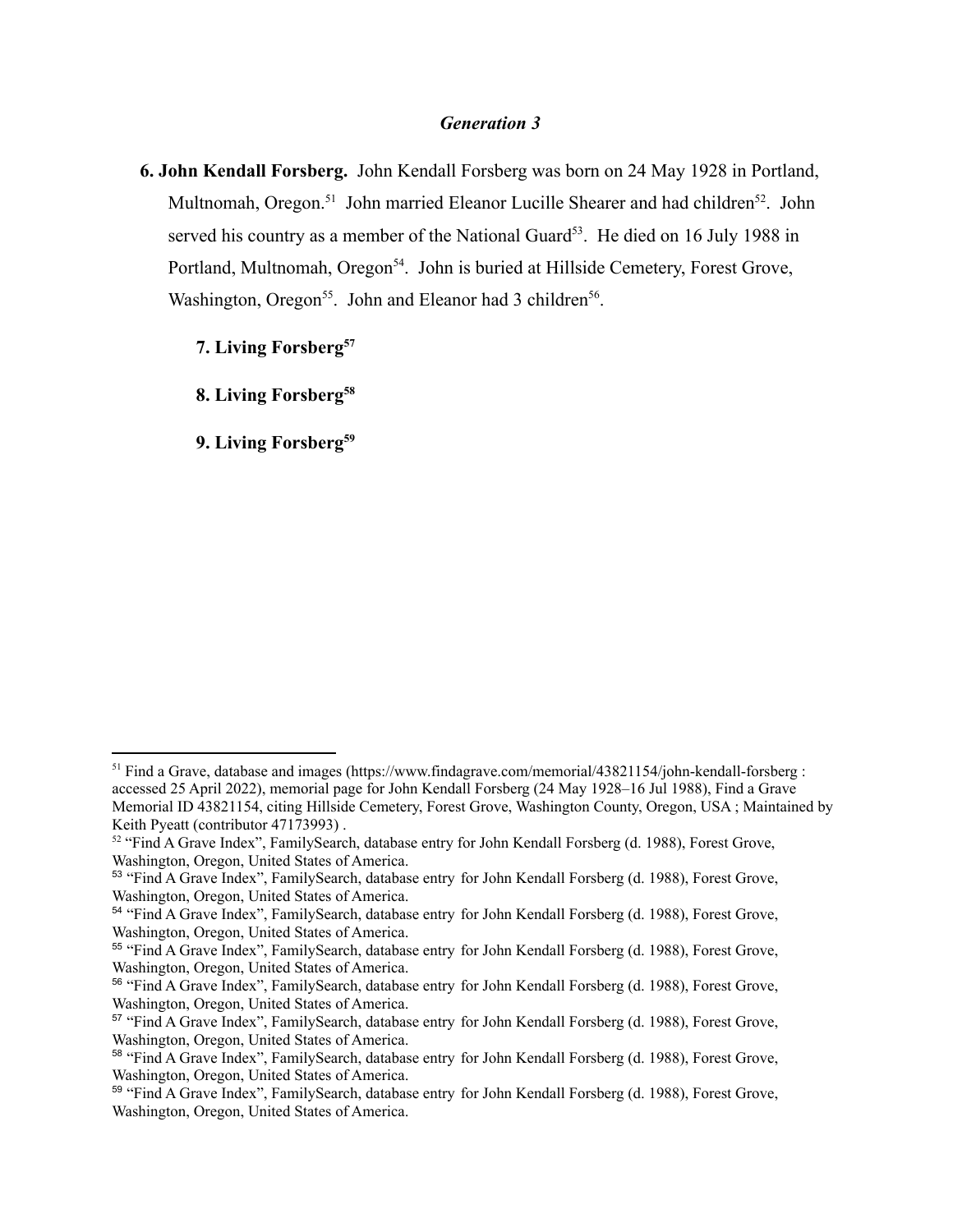# **Questions for Further Research**

We wonder about Andrew's life in Gagnef, Dalarna County, Sweden. We do not have much information about Andrew's life then. Were there any stories about Andrew's family in Sweden? Where exactly did Andrew live in Sweden?

We do not have much information on Andrew's ancestors. How far documented are Andrew's ancestors? Did Andrew immigrate to the United States with other unknown family members? Are there any descendants living today who have stories of Andrew and his family?

We do not have many stories of Andrew's time at Augustana College and Theological Seminary. Are there any documented stories of Andrew's time at the college? Are there any more pictures of Andrew at the college?

We do not have information on what happened to Andrew's parents and brother in the United States. When did Andrew's parents die? When did Andrew's brother, Jan, die? What did Jan do in the United States? Did Andrew's parents stay farmers?

A record for Andrew Forsberg is in the Family Tree on *FamilySearch*. The record locator is LWVL-7DF.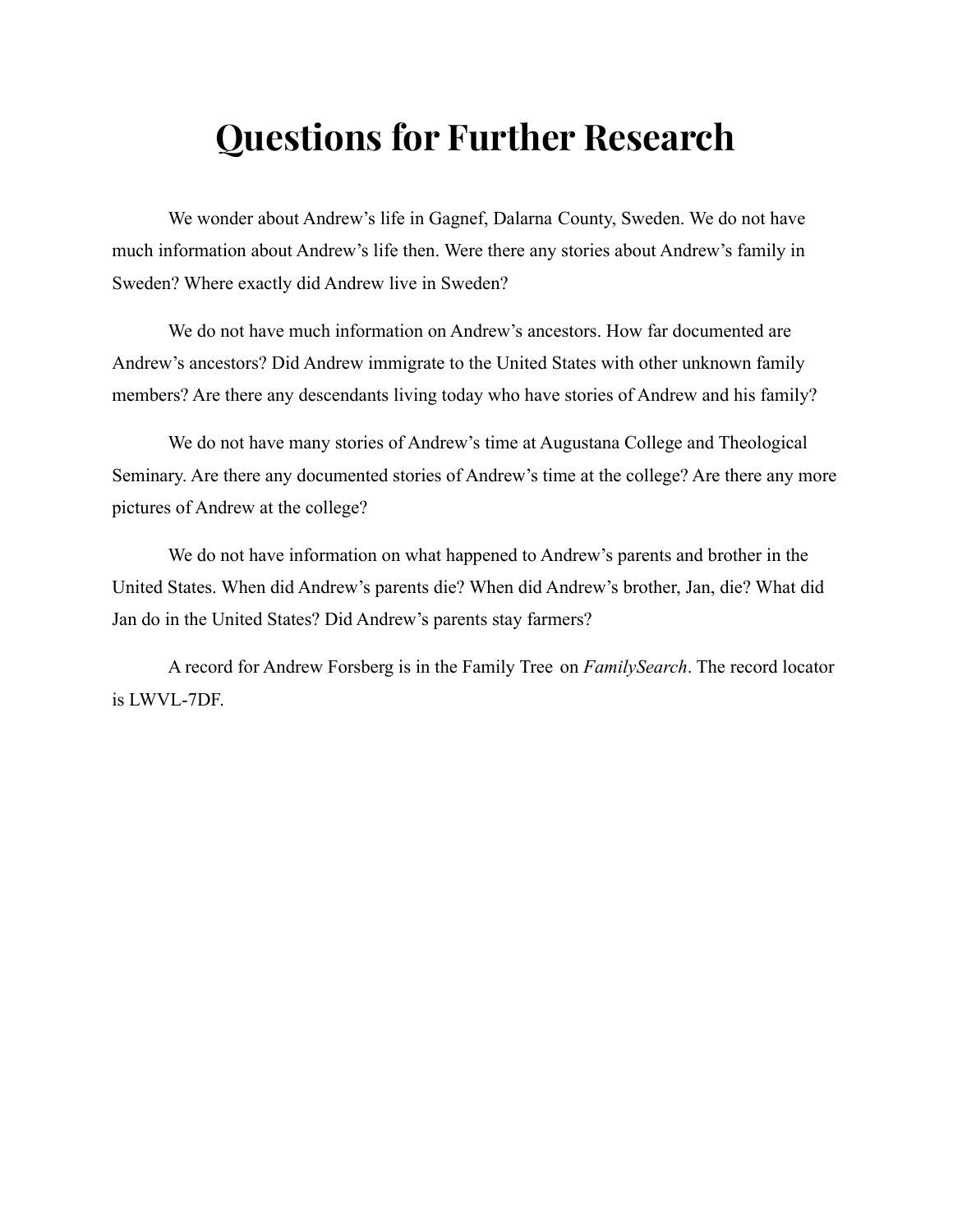# **Images**



The Augustana College graduating class of 1886. Andrew Forsberg is in the front row, third from  $left.60$ 

<sup>60</sup> Picture of the Class of 1886, C-D00015; Augustana College, Special Collections, Rock Island, Illinois.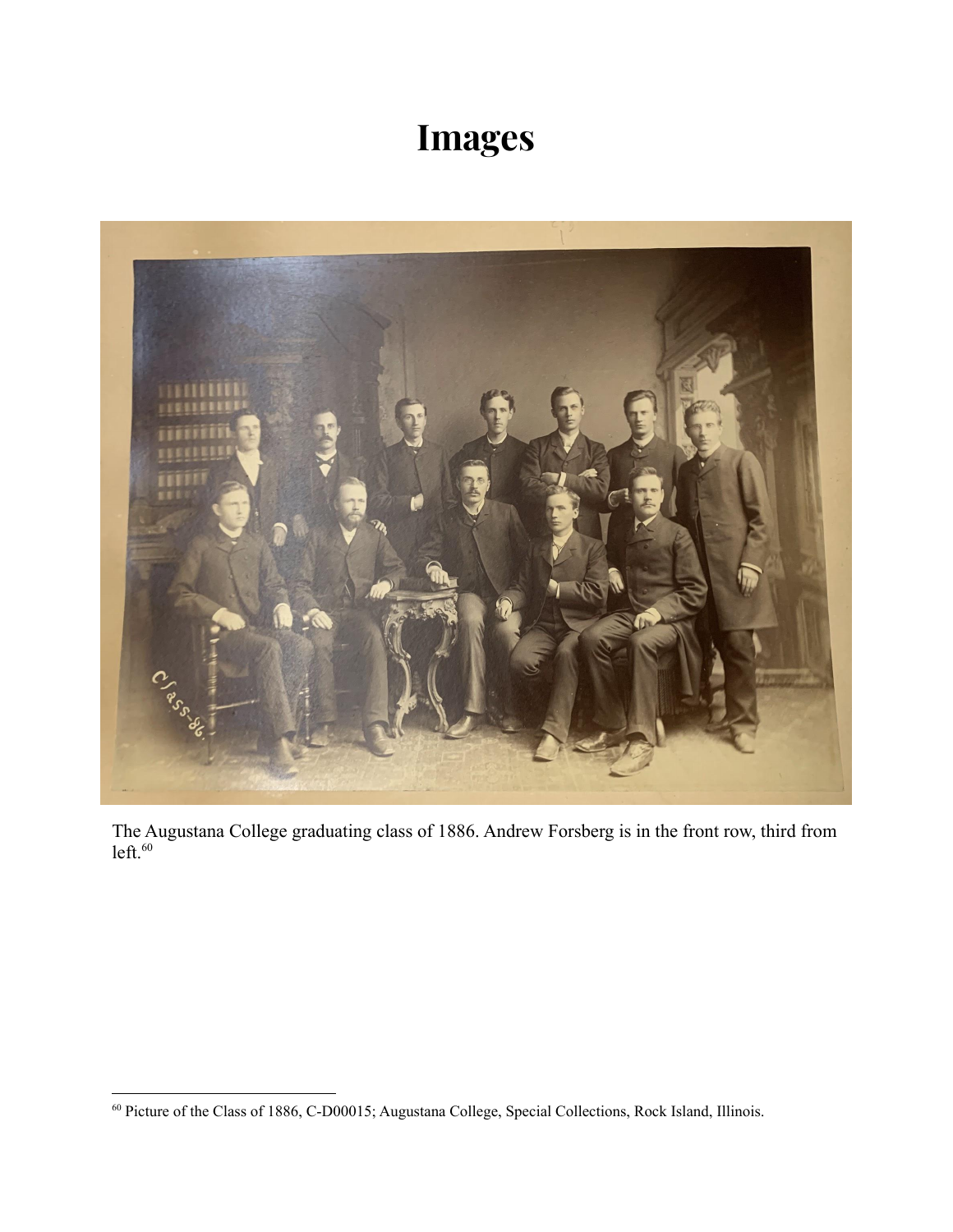### **Acknowledgments**

We would like to thank Cole Alberts, Ryan Carr, and Gabe Vallejo for all of their previous work on this project. We would like to thank Micaela Terronez & Harrison Phillis of the Augustana College Special Collections and Jill Seaholm of the Swenson Swedish Immigration Research Center for providing us documents of Andrew Forsberg. We would like to thank FamilySearch.org for providing documents and information on Andrew Forsberg's family. We would also like to thank The Church of Jesus Christ of the Latter Day Saints as they are the ones maintaining and providing the website, FamilySearch.org. We would like to thank BillionGraves.com for providing information on Andrew Forsberg's family.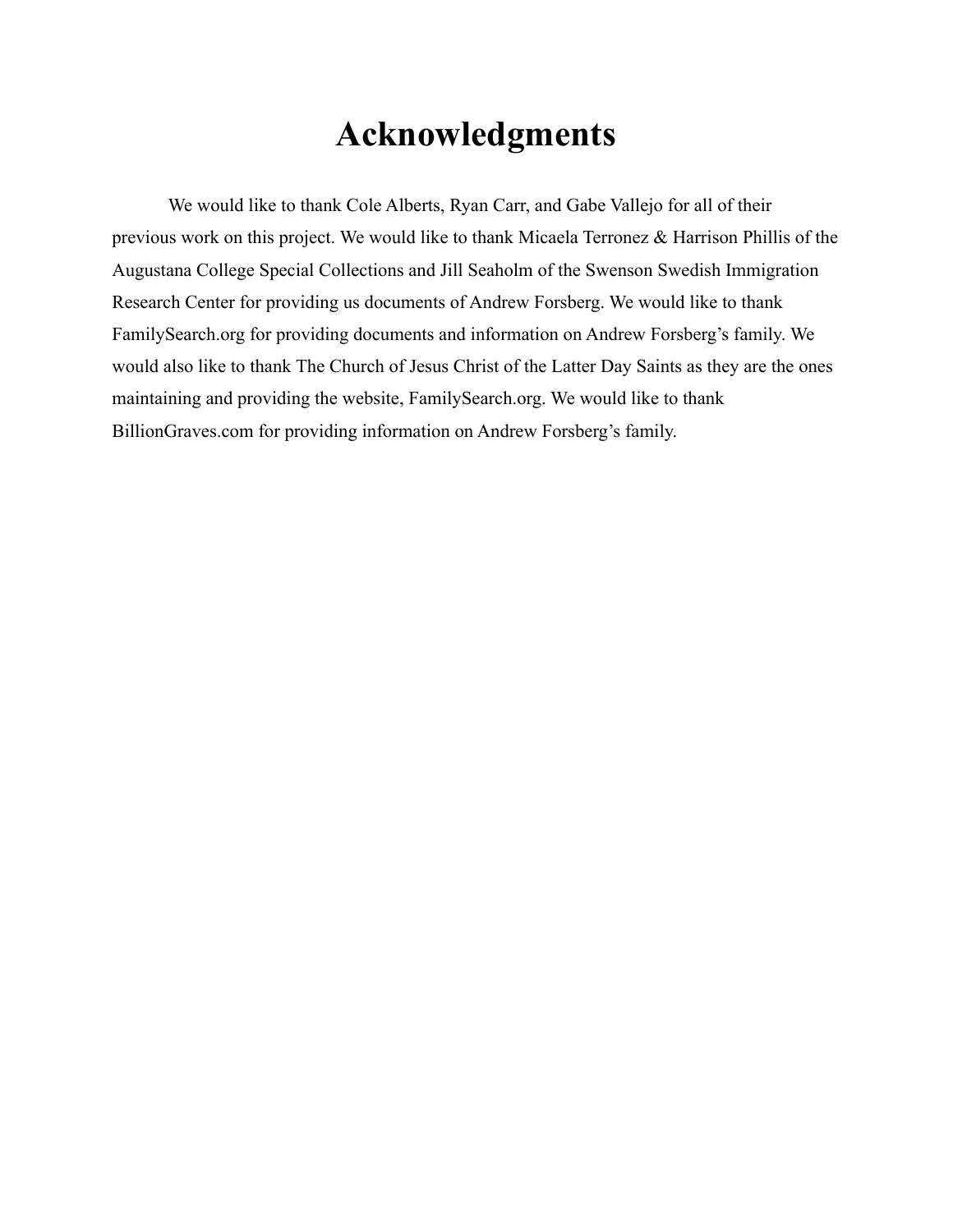### **Source List**

- Augustana College Office of the President Records, MSS 248, Special Collections, Augustana College, Rock Island, Illinois.
- The Minneapolis Journal. (Minneapolis, Minnesota), 06 Feb. 1902. Chronicling America: Historic American Newspapers. Lib. of Congress.
- Douglas Island News. (Douglas City, Alaska), 15 Jan. 1902. Chronicling America: Historic American Newspapers. Library of Congress.
- Rock Island Argus. (Rock Island, Illinois), 17 Feb. 1902. Chronicling America: Historic American Newspapers. Library of Congress.
- Augustana College Catalog 1884 Catalog 1871–1885, p. 12-13, volume bound in Augustana College 1891, Augustana Institution, LD 271, A6651, C3, 1871 College, Special Collections, Rock Island, Illinois.
- Augustana College Office of the President Records, MSS 241, Special Collections, Augustana College, Rock Island, Illinois.
- Picture of the Class of 1886, C-D00015; Augustana College, Special Collections, Rock Island, Illinois.
- Class of 1886 Exams, MSS 240, Box 17, Folder 6 & 7, Box 18, Folder 1; Augustana College, Special Collections, Rock Island, Illinois.
- Handel-Oratorio Society, MSS 231, Box 1, Folder 1; Augustana College, Special Collections, Rock Island, Illinois.
- "Gagnef (W) AI:30 (1868-1877)", database of Images, *ArkivDigital*, (http://www.arkivdigital.net : accessed 16 March 2022), image 192 / page 188. Swenson Swedish Immigration Research Center, Augustana College, Rock Island, Illinois, USA.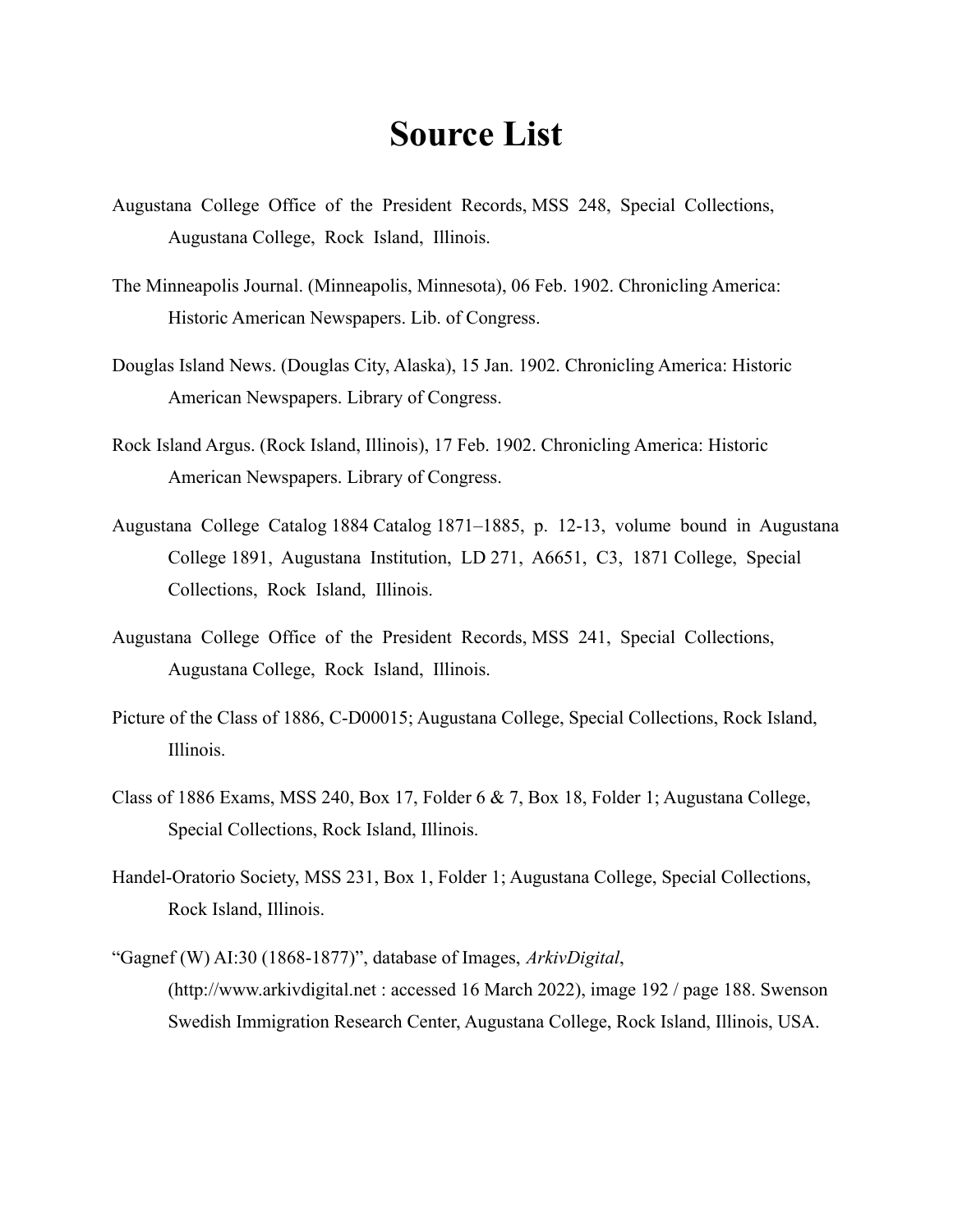"Grangärde (W) C:8 (1826-1842)", database of Images, *ArkivDigital*, (http://www.arkivdigital.net : accessed 16 March 2022) image 250. Swenson Swedish Immigration Research Center, Augustana College, Rock Island, Illinois, USA.

"Grangärde (W) AI:14b (1822-1829)", database of Images, *ArkivDigital*, (http://www.arkivdigital.net : accessed 16 March 2022) image 171 / page 150. Swenson Swedish Immigration Research Center, Augustana College, Rock Island, Illinois, USA.

- "Michigan, County Marriages, 1820-1940," database with images, FamilySearch (https://familysearch.org/ark:/61903/3:1:939V-JBQB-G?cc=1810350&wc=Q868-N2S%3 A150748201%2C150773801 : 29 November 2018), Menominee > Marriages, 1887-1906, v.  $C >$  image 18 of 363; various archives, Michigan.
- "Michigan Births, 1867-1902," database with images, FamilySearch (https://familysearch.org/ark:/61903/1:1:NQ8L-C9K : 20 February 2021), Jno Forsberg, 06 Jul 1889; citing item 2 p 282 rn 544, Republic, Marquette, Michigan, Department of Vital Records, Lansing; FHL microfilm 2,321,100.
- "Michigan Births, 1867-1902," database with images, FamilySearch (https://familysearch.org/ark:/61903/1:1:NQNH-L9N : 20 February 2021), May Anna Forsberg, 14 May 1892; citing item 1 p 231 rn 96, Republic Twp., Marquette, Michigan, Department of Vital Records, Lansing; FHL microfilm 2,322,378.

"BillionGraves Index," database, FamilySearch (https://familysearch.org/ark:/61903/1:1:QVMZ-PMPQ : 24 June 2015), Esther A. Forsberg, died 1958; citing BillionGraves (http://www.billiongraves.com : 2012), Burial at Cherry Grove Cemetery, Gaston, Washington, Oregon, United States.

"Find A Grave Index," database, FamilySearch (https://www.familysearch.org/ark:/61903/1:1:QVK4-4GG9 : 30 May 2020), John Harold Forsberg, 1957; Burial, , ; citing record ID , Find a Grave, http://www.findagrave.com.

Find a Grave, database and images

(https://www.findagrave.com/memorial/35245829/john-harold-forsberg : accessed 25 April 2022), memorial page for John Harold Forsberg (6 Jul 1889–11 Sep 1957), Find a